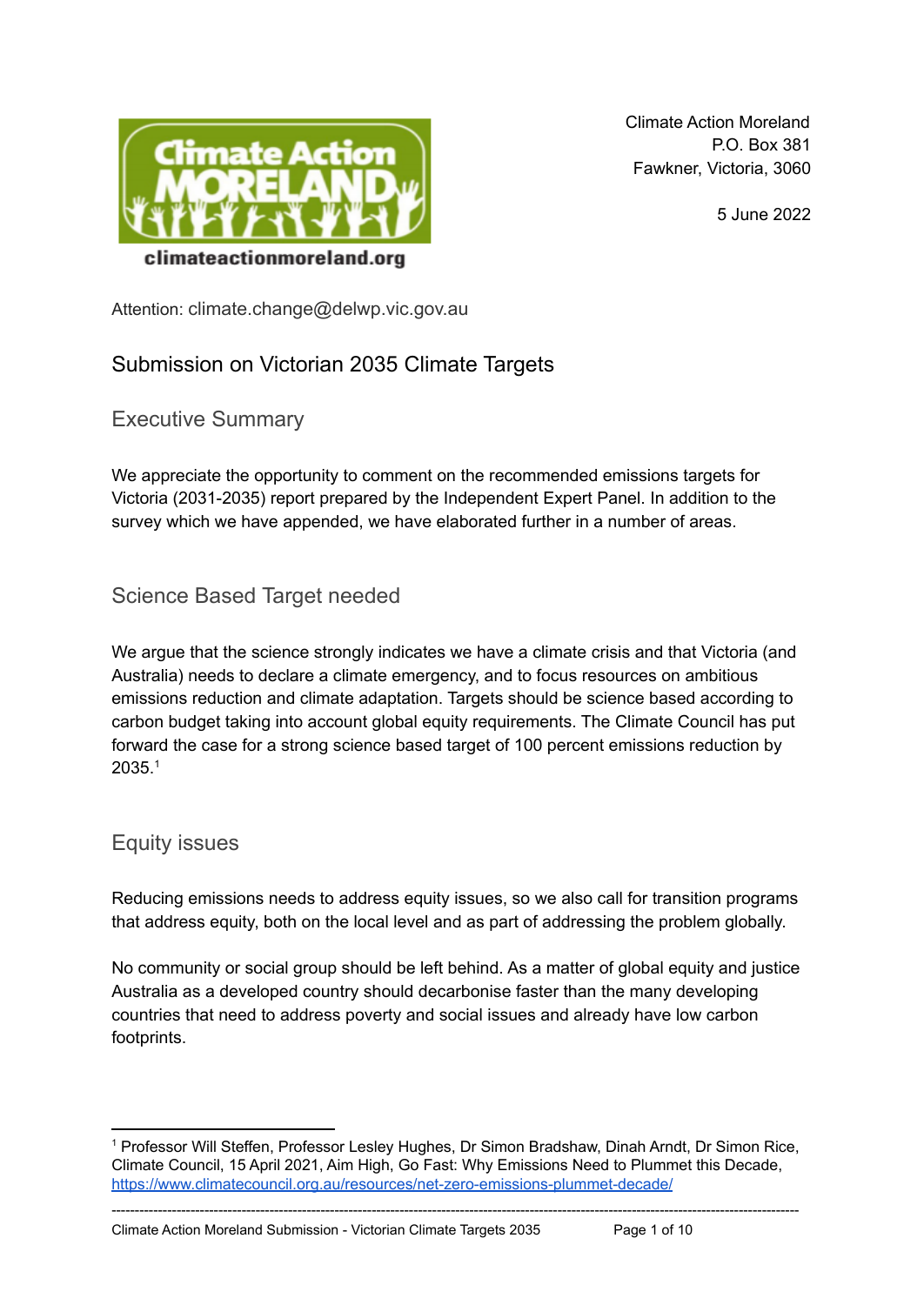# Aviation emissions and Melbourne airport

We particularly highlight the need to address the growth in aviation emissions as part of transport emissions, and the expansion of Melbourne's airports which induces growth in these emissions. This is a difficult niche area to decarbonise, but the first step should be to stop airport expansion which will cap the growth in aviation and aviation emissions.<sup>234</sup>

We also have highlighted the importance of high speed rail to Victoria's regional centres and as part of an east coast high speed rail network. This both addresses equity issues, reduces transport emissions, provides important high value employment during construction and operation, and provides an imp[ortant alternative to aviation use between Melbourne and Sydney, one of the busiest domestic flights routes globally.

# Transport Emissions

We understand the imperative for transition to EVs to reduce transport emissions, but to date there has been a high level of silence on the role of improving public transport to a high frequency service, and to improve active transport.

We note that moving to electric vehicles will only solve half the vehicle emissions problem, the other half being abrasive particulate emissions from brake use and tyre contact with the road. 5

<sup>3</sup> Alice Bows-Larkin (2015) All adrift: aviation, shipping, and climate change policy, Climate Policy, 15:6, 681-702, DOI: 10.1080/14693062.2014.965125 [http://markmaking.com.au/mmwp3/wp-content/uploads/2018/09/The-elephant-in-the-sky\\_online\\_s.pdf](http://markmaking.com.au/mmwp3/wp-content/uploads/2018/09/The-elephant-in-the-sky_online_s.pdf)

 $2$  see Elephant in the Sky. The hazards of Aviation Emissions and how we can avoid them (2018) Mark Carter

<sup>4</sup> Submission: Melbourne Airport flying blind on aviation emissions danger October 8, 2018, Climate Action Moreland,

[https://climateactionmoreland.org/2018/10/08/submission-melbourne-airport-flying-blind-on-aviation-e](https://climateactionmoreland.org/2018/10/08/submission-melbourne-airport-flying-blind-on-aviation-emissions-danger/) [missions-danger/](https://climateactionmoreland.org/2018/10/08/submission-melbourne-airport-flying-blind-on-aviation-emissions-danger/)

 $5$  Roy M. Harrison et al (2021), Non-exhaust vehicle emissions of particulate matter and VOC from road traffic: A review, Atmospheric Environment, Volume 262, 2021, 118592, ISSN 1352-2310, <https://doi.org/10.1016/j.atmosenv.2021.118592>.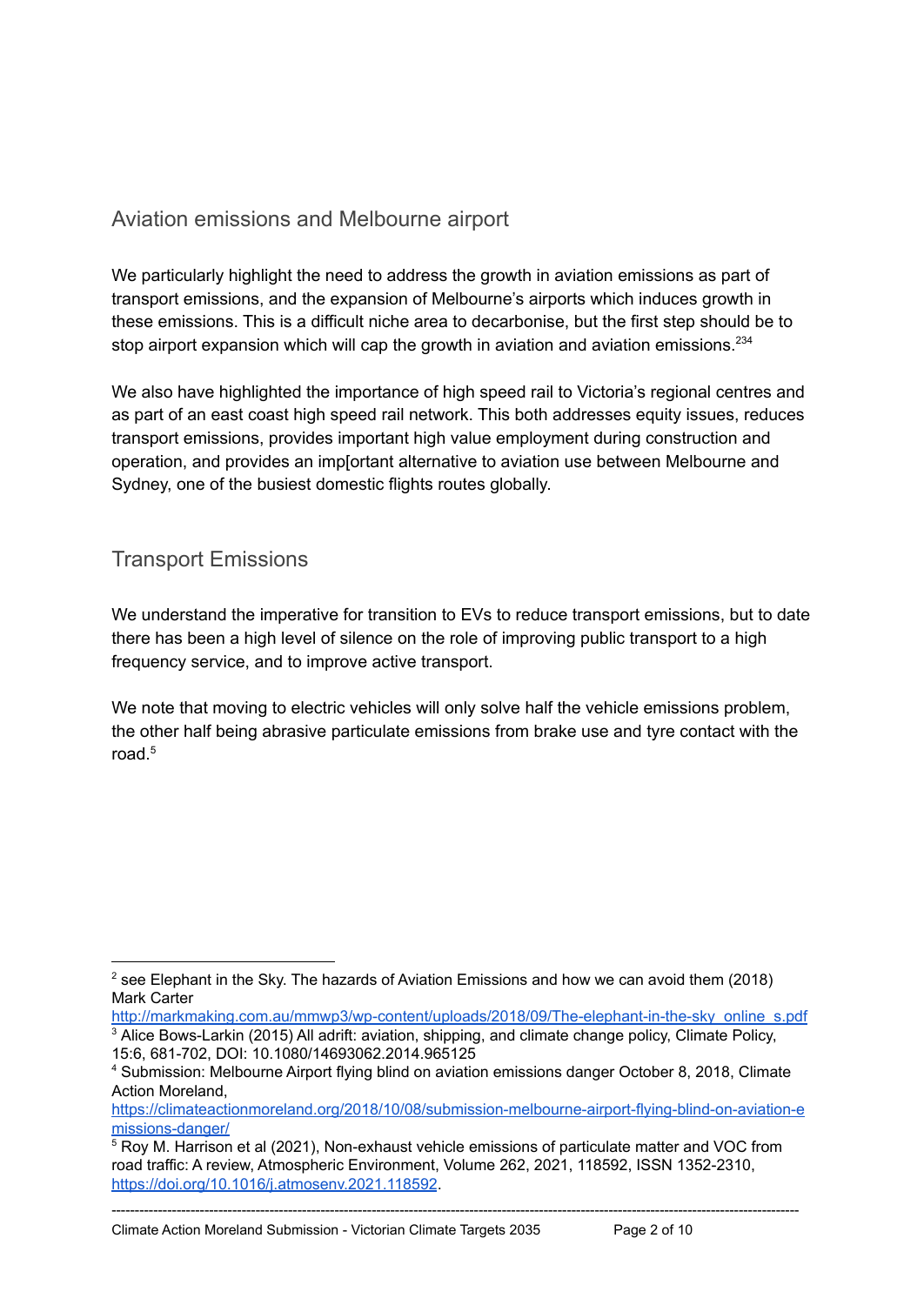## **Active Transport**

There has been recent local Melbourne research on the potential for large cycling increase. The study by Pearson et al (March 2022), *The potential for bike riding across entire cities: Quantifying spatial variation in interest in bike riding*, provides justification for separated cycling infrastructure to encourage people interested in cycling to start doing so.<sup>6</sup>

The researchers conclude that "Our results show the potential for substantial increases in cycling participation, but only when high-quality cycling infrastructure is provided."

### The research noted that:

*Over half of participants owned a bike, however only one in five rode a bike at least once per week. Most participants were classified as Interested but Concerned, demonstrating a high latent demand for bike riding if protected bicycling infrastructure were provided.*

On gender the research found that more men owned a bike, rode at least once a week. There were also less women who were Strong and Fearless or Enthused and Confident as men, but the proportion who were Interested but concerned was comparable for both men and women

The research also found a correlation between income and propensity to use cycling. Investing in cycling infrastructure would enhance social equity.

*In this study, a higher proportion of people in the lower income categories rode a bike for transport purposes, and rode four or more days per week, compared to people in the higher income groups. Similar findings have been shown both in Australia and internationally, where there was an association between increased household income, and a decreased proportion of people riding a bike for transport…. To support lower income groups in bicycle-commuting and reduce health inequities faced by low socioeconomic groups, high-quality and protected bicycling infrastructure should be provided equitably to support local travel and connections with public transport.*

The research also highlights that painted bike lanes just don't do the job of satisfying safety and moving substantially more people to cycling. Painted bike lanes are used as a cheap transport option which doesn't actually increase safety and still leaves substantial numbers of people interested but concerned and not cycling.

 $6$  Pearson et al (March 2022), The potential for bike riding across entire cities: Quantifying spatial variation in interest in bike riding, Journal of Transport & Health, Volume 24, March 2022, 101290, <https://www.sciencedirect.com/science/article/pii/S2214140521003200>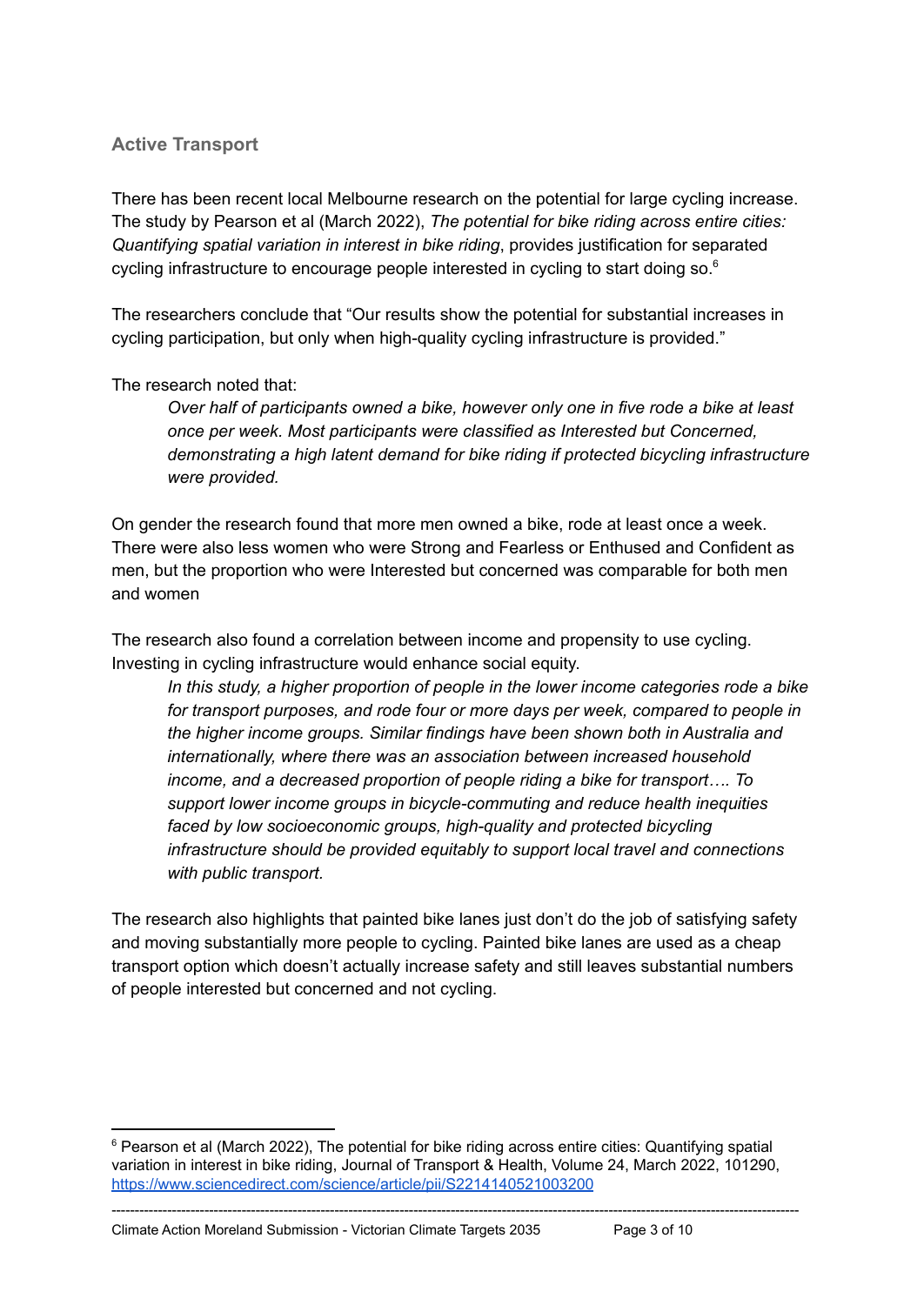The IPCC 6th assessment report also stresses in numerous places the importance of investment in active transport for walking and cycling as a vital component in urban areas for climate mitigation and adaptation. $<sup>7</sup>$ </sup>

## **Comparing NSW and Victorian Government active transport funding**

We particularly note a huge disparity between NSW and Victoria with investment in active transport. NSW now has an Active Transport Minister, Rob Stokes, with a five year budget for cycling and walking of \$980 million<sup>8</sup>, an amount which Stokes wants to double.<sup>9</sup> Victorian State Government budget 2022 on cycling: "There is roughly \$21.8 million allocated for active transport, with the Department of Transport earmarking a number of bike projects across metropolitan and regional Victoria." says Bicycle Network<sup>10</sup>, who also highlight some cycling infrastructure being built as part of major road projects and upgrades.

It seems the Victorian state government is far behind in funding active transport infrastructure as compared with north of the border.

We think the Victorian government needs to prioritise funding for active transport which will reduce transport emissions, reduce congestion, increase liveability, and add substantial health co-benefits. On a dollar for dollar basis this is of much greater value for money than expanding the freeway network which locks in car dependency and emissions.

<sup>7</sup> John Englart 3 June 2022, Extend the Upfield Bike Path, What does the IPCC 6th assessment climate report say on cycling, and addressing local Melbourne transport mode shift [https://upfieldbikepath.wordpress.com/2022/06/04/what-does-the-ipcc-6th-assessment-climate-report-](https://upfieldbikepath.wordpress.com/2022/06/04/what-does-the-ipcc-6th-assessment-climate-report-say-on-cycling-and-addressing-local-melbourne-transport-mode-shift/)

<sup>&</sup>lt;sup>8</sup> Bicycle Institute of NSW, 5 May 2022, Sydney's Fastest Growing Bike Network <https://bicyclensw.org.au/sydneys-fast-growing-bike-network/> [say-on-cycling-and-addressing-local-melbourne-transport-mode-shift/](https://upfieldbikepath.wordpress.com/2022/06/04/what-does-the-ipcc-6th-assessment-climate-report-say-on-cycling-and-addressing-local-melbourne-transport-mode-shift/)

<sup>&</sup>lt;sup>9</sup> Sydney Morning Herald, 6 February, 2022, Rob Stokes aims for doubling in spending on cycleways, footpaths

[https://www.smh.com.au/national/nsw/rob-stokes-aims-for-doubling-in-spending-on-cycle-paths-walkw](https://www.smh.com.au/national/nsw/rob-stokes-aims-for-doubling-in-spending-on-cycle-paths-walkways-20220206-p59u5h.html) [ays-20220206-p59u5h.html](https://www.smh.com.au/national/nsw/rob-stokes-aims-for-doubling-in-spending-on-cycle-paths-walkways-20220206-p59u5h.html)

 $10$  Bicycle Network, 5 May 2022, Victorian Budget 22/23: what's in it for bikes? [https://www.bicyclenetwork.com.au/newsroom/2022/05/05/victorian-budget-22-23-whats-in-it-for-bikes](https://www.bicyclenetwork.com.au/newsroom/2022/05/05/victorian-budget-22-23-whats-in-it-for-bikes/) [/](https://www.bicyclenetwork.com.au/newsroom/2022/05/05/victorian-budget-22-23-whats-in-it-for-bikes/)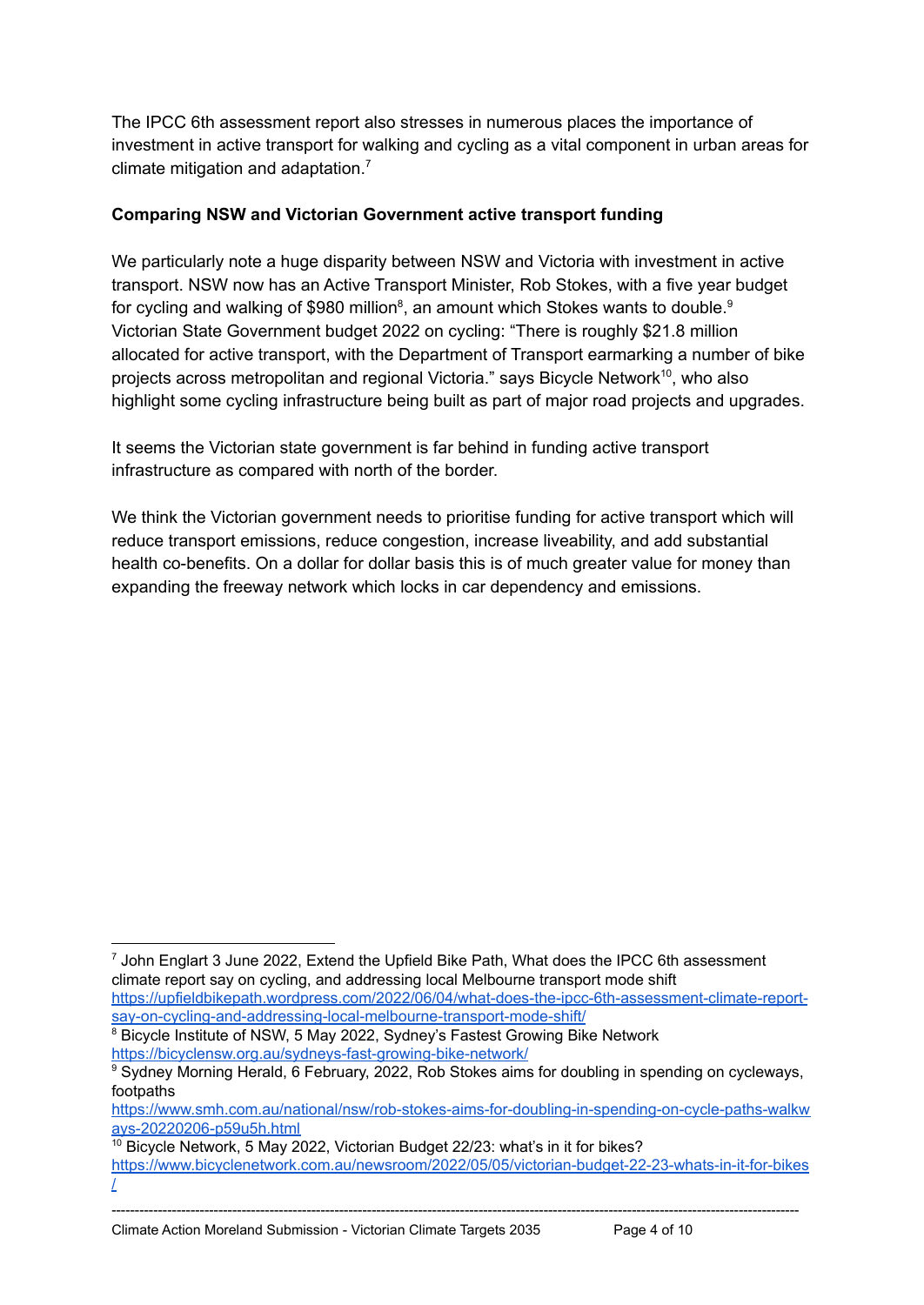## **Discussion**

Our submission has especially focussed on transport as we believe this is an area that requires substantially more work at the Victorian government level, especially improving public transport and active transport.

We note that the City of Moreland is well on its way of achieving 80-100 per cent in its operational emissions by 2030, has set a community target of 75 percent emissions reduction by 2030, net zero by 2035, and carbon negative by 2040..<sup>11</sup>

Achieving these community targets will require substantial progress on decarbonising the electricity grid at the state level and improving the public transport network and network service frequency, and greatly improving the dedicated infrastructure for walking and cycling.

This submission was a collaborative work by members of Climate Action Moreland.

John Englart Convenor, Climate Action Moreland —-----------------------------------

### **About Climate Action Moreland**

Climate Action Moreland is a grassroots climate action group that was started in 2007, with a strong local focus addressing climate issues in Moreland, and advocacy at local, state, federal and international levels for strong and rapid climate action.

Climate change is an important imperative for Moreland citizens:

- We know that climate change is already affecting us in Moreland with more frequent and intense heat events, more torrential rainfall events producing flash flooding.
- As a highly urbanised municipality, Moreland is has a strong urban heat island effect.

Climate Action Moreland recognizes climate change is an existential problem that needs to be addressed through declaration of a climate emergency and plans for rapid implementation of emissions reduction to zero carbon emissions according to science based targets and policies and development of carbon drawdown techniques.

John Englart Convenor Climate Action Moreland

----------------------------------------------------------------------------------------------------------------------------------------------------

Climate Action Moreland Submission - Victorian Climate Targets 2035 Page 5 of 10

<sup>11</sup> Zero Carbon Moreland, 20 December 2021, Moreland endorses new aspirational zero carbon targets for 2030

[https://morelandzerocarbon.org.au/moreland-endorses-new-aspirational-zero-carbon-targets-for-2030](https://morelandzerocarbon.org.au/moreland-endorses-new-aspirational-zero-carbon-targets-for-2030/) [/](https://morelandzerocarbon.org.au/moreland-endorses-new-aspirational-zero-carbon-targets-for-2030/)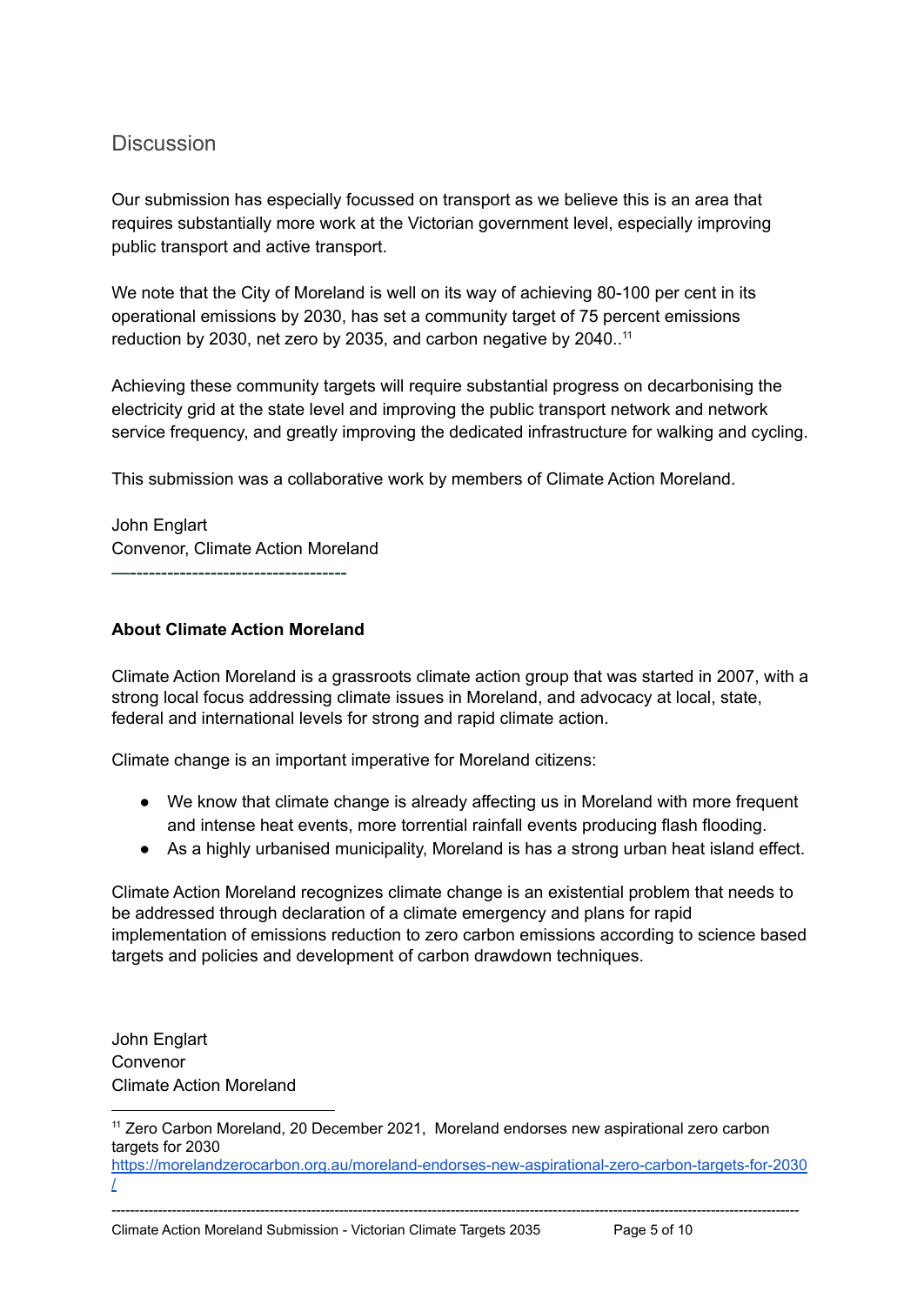Your submission ID is: 1040130. Below is a copy of your submission.

# **General survey**

Please answer the following questions. You do not need to answer every question.

The issues paper available on this website provides background information relating to these questions.

**1. Are you completing this survey on behalf of an organisation or as an individual?**

● Organisation: Climate Action Moreland

## **Which sector are you completing this survey on behalf of?**

● Community and non-profit

## **2. What do you think is most important when setting a Victorian emissions reduction target for 2035?**

- If the target is a fair contribution to help keep global warming well below 2°C / 1.5°C
- The environmental benefits in meeting the target
- The health benefits (including lower health costs) in meeting the target
- Other (Moving to a doughnut economic model of ensuring social limits are met while staying within planetary boundaries.)
- If the target puts Victoria on a sensible pathway to net zero emissions by 2050

- If the target will give Victoria an economic advantage
- How effectively the target drives Victoria's economic growth
- If options are available to meet the target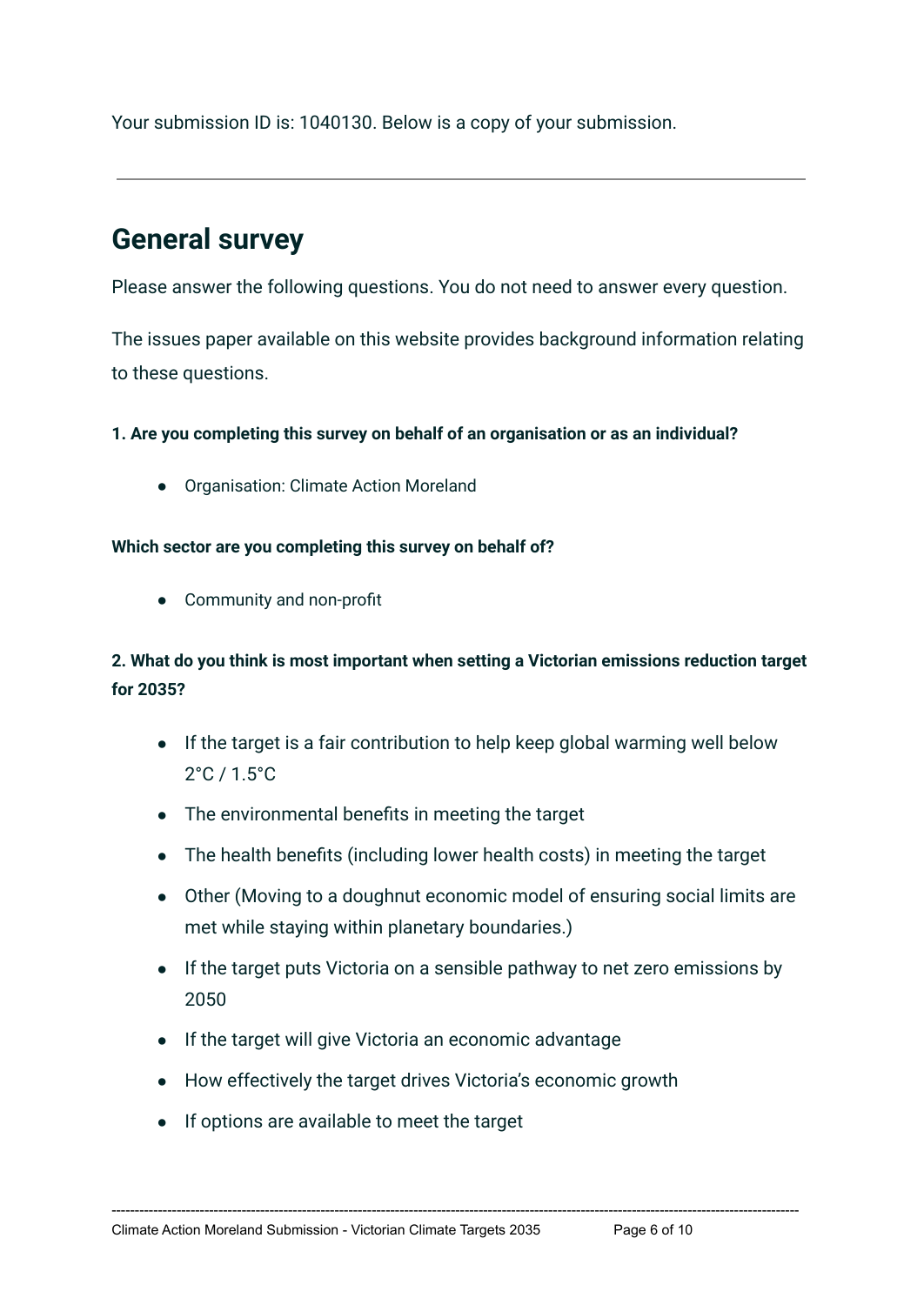● The cost to reach the target

## **If you selected 'Other' in question 2, please specify:**

● Moving to a doughnut economic model of ensuring social limits are met while staying within planetary boundaries.

### **3. What emissions reduction target do you think Victoria should set for 2035?**

● 100%

## **4. What three things do you think will cut Victoria's emissions the most in the period 2031-2035?**

● Renewables and storage, sustainable agriculture, sustainable transport including moving to EVs, investment in active transport for urban areas, limiting aviation demand, High speed rail connection to Sydney

#### **5. What benefits can you see in a low emissions economy for Victoria in 2031-2035?**

- Less pollution, better air quality,
- more people walking and cycling contributing to health co-benefits.
- Restoration of habitats, conservation of biodiversity.
- Better integration of sustainable farming practices increasing sequestration both in vegetation and soil organic carbon.
- More jobs in conservation, reafforestation, renewables, so that no-one is left behind, and Victorian economy stays within planetary boundary limits, especially for pollution, greenhouse gases

### **6. What challenges might Victoria face in reducing emissions in the period 2031-2035?**

● Decarbonising transport will need further work, especially limiting aviation demand.

----------------------------------------------------------------------------------------------------------------------------------------------------

● Decarbonising Agriculture will require long term changes to farming practices for sustainability which may require both education and support to farmers, and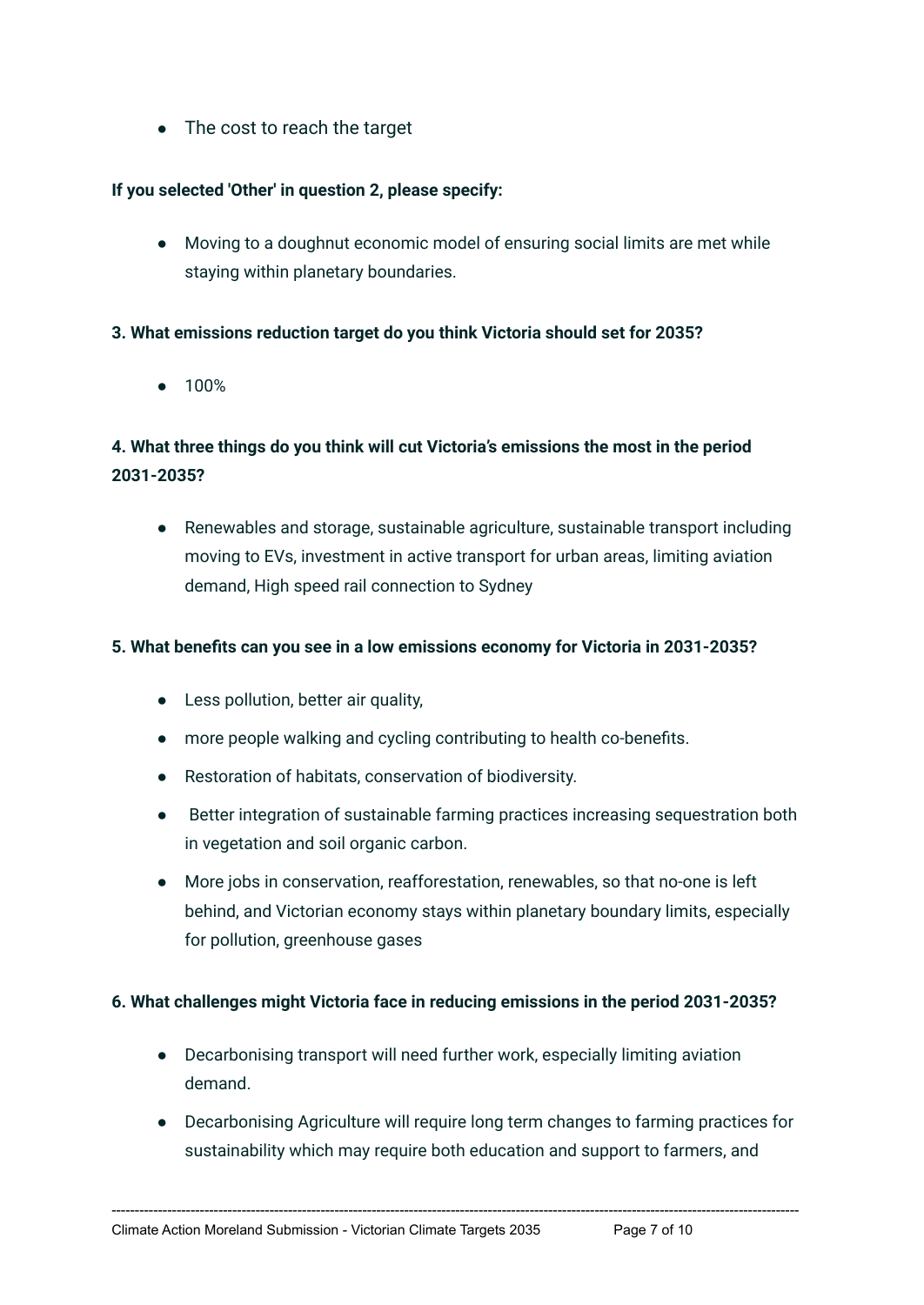landcare groups. We should be endeavouring to reduce methane emissions from agricultural animal husbandry both through feedlot supplements and in reduction in herd due to consumer behaviour change in adopting a largely plant based diet as recommended by the IPCC.

- Suburban rail loop is a good idea, but present timeline is too slow. Development should be accelerated.
- Upfield Rail line should be extended to Wallan as a priority. This will reduce car dependency and increase levels of equity in people living in new residential developments in the northern peri-urban suburbs.
- Federal Labor is committed to establishing a High speed Rail Authority. Victoria should commit to planning and building Melbourne to Albury High speed rail as part of the east coast network with a timeline for Melbourne to Albury of in the next decade.

# **7. How could Victoria overcome potential challenges to reducing emissions in 2031 - 2035?**

- For Transport, Victoria needs to be investing to a much greater extent in active transport which requires funding and building safe protective bike lanes and more pedestrian crossings, and expanding public transport network to cover peri-urban developments and ensuring a turn up and go frequency of service of at least 10 minutes.
- Victoria should look to oppose the third runway at Melbourne airport to cap flight demand, as aviation is highly carbon intensive form of travel with no short term solutions, and further increase in demand for aviation should be discouraged. Part of the solution is building an east coast high speed rail network, of which the Melbourne to Sydney link would be of importance in reducing flight demand on one of the busiest domestic flight routes globally.
- Victoria should be well on the way to phasing out all commercial and residential gas use.

----------------------------------------------------------------------------------------------------------------------------------------------------

## **8. What can be done to make sure the benefits and costs of climate action are fairly shared?**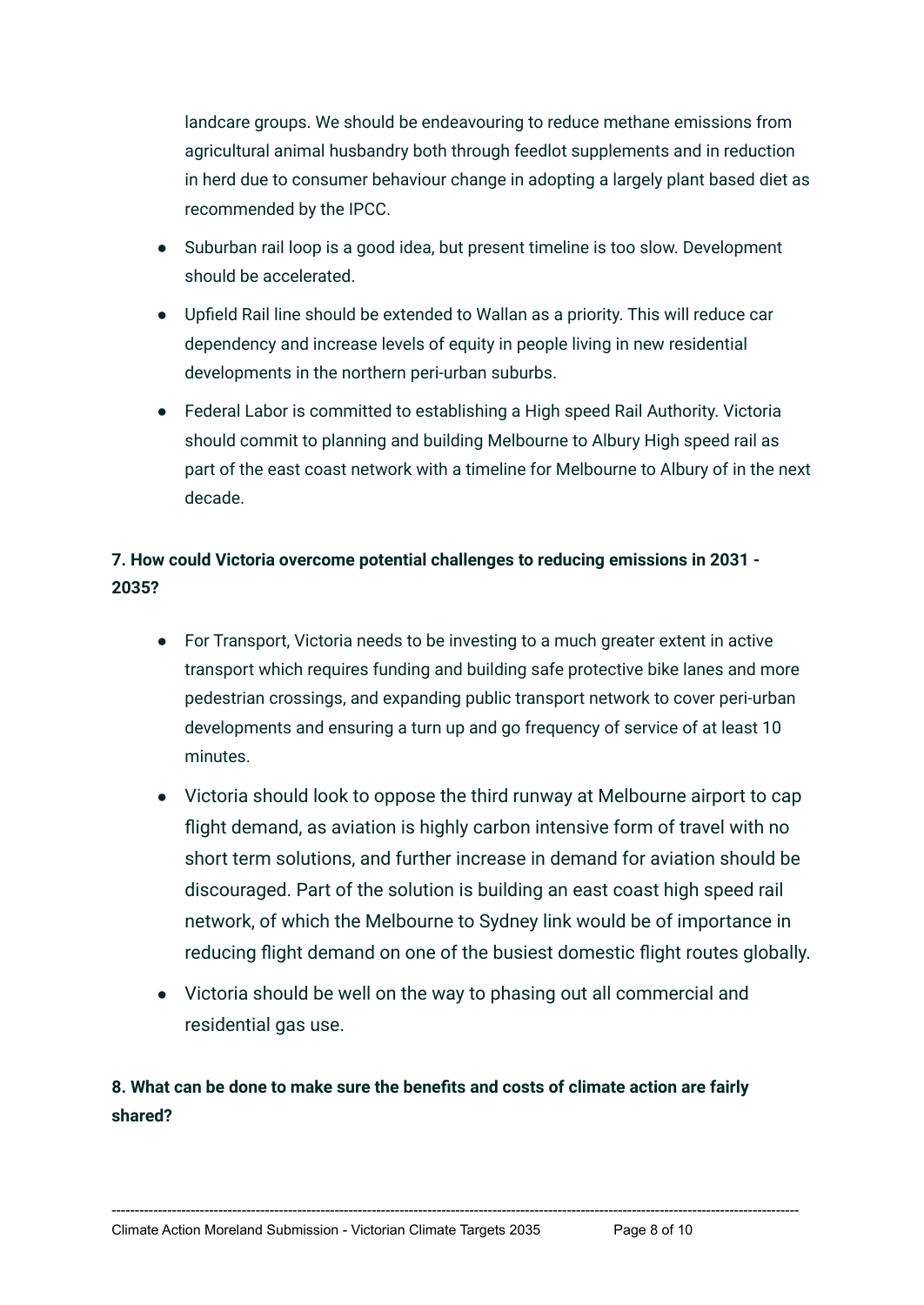- For transport, investment in the rail and bus public transport network to a turn up and go service of 10 minutes frequency.
- For the Northern suburbs transport corridor the Upfield line should be duplicated to Upfield, extended to Roxburgh Park, Craigieburn and on to Mickleham and Wallan. This should be a priority project and has been identified as an important project by Infrastructure Australia, but without a sponsor. This will improve equity of people living in peri-urban new residential developments in Melbourne's north, reducing their car dependency.
- Much more investment in active transport should be funded from the present. Recent research shows up to 78 percent cohort of people across Melbourne who are interested but concerned category regarding cycling and it requires separated bike infrastructure to move many in this cohort to cycle on a regular basis. Moving people to cycling and e-mobility will also reduce congestion leaving more room for those who need to drive, and reduce transport emissions, and increase health co-benefits.
- In the northern region of Melbourne: Priority Construction of the Northern region cycle and walking trails, estimated at a cost of \$162 million and 650 FTE jobs, to boost active transport and liveability.
- Just Transition strategy. The necessary decarbonisation of society can only be achieved if the means of doing so are broadly supported. Many workers and communities, not least in the Latrobe Valley, are currently reliant on unsustainable industries for their livelihoods. It is both unjust and politically unviable to use these workers and communities as human sacrifices for the necessary zero carbon transition. The Just Transition strategy should therefore be thoroughly thought through, well designed and adequately funded. The Latrobe Valley Authority needs to be continued and adequately funded and should be the initial focus, but all sectors and localities of society should be examined from this perspective, to ensure that no community is left behind.
- The most significant barrier that must be addressed is the fact that workers and communities in the Latrobe Valley and elsewhere in Victoria currently have their livelihoods tied to unsustainable and carbon-intensive industries. We have already seen the way in which people in coal mining communities

----------------------------------------------------------------------------------------------------------------------------------------------------

Climate Action Moreland Submission - Victorian Climate Targets 2035 Page 9 of 10